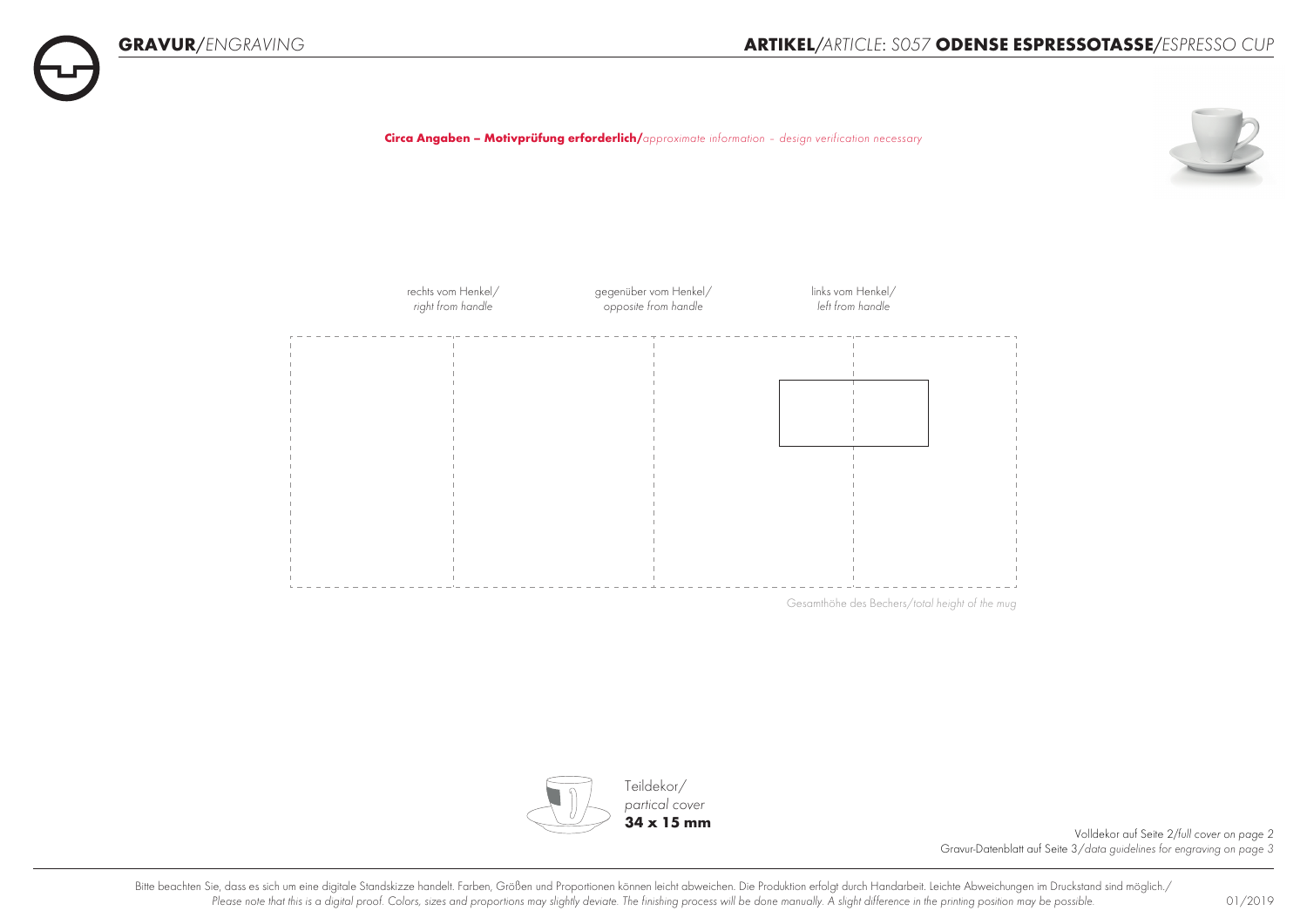**Circa Angaben – Motivprüfung erforderlich/***approximate information – design verification necessary*





Gesamthöhe des Bechers/*total height of the mug*



Gravur-Datenblatt auf Seite 3/*data guidelines for engraving on page 3*

Bitte beachten Sie, dass es sich um eine digitale Standskizze handelt. Farben, Größen und Proportionen können leicht abweichen. Die Produktion erfolgt durch Handarbeit. Leichte Abweichungen im Druckstand sind möglich./ Please note that this is a digital proof. Colors, sizes and proportions may slightly deviate. The finishing process will be done manually. A slight difference in the printing position may be possible. 01/2019